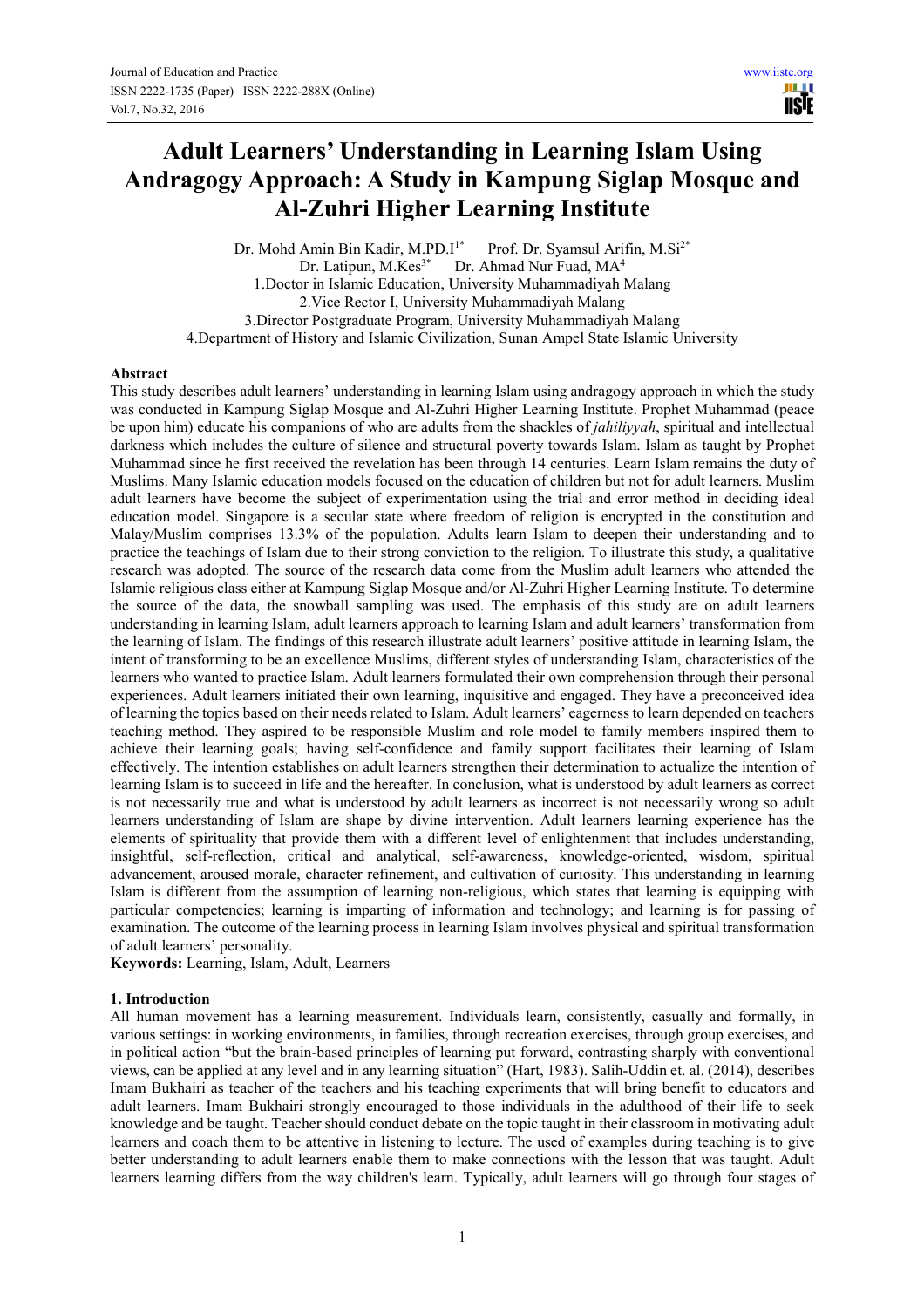learning, that is, formal education in which is the manifestation of adult learning; non-formal education, a sort of learning happens when individuals see a requirement for a methodical instruction; informal learning, where learning happens when individuals deliberately attempt to learn from their experience; and incidental learning, where learning happens while individuals perform different activities. Such learning is incidental to the activity in which the individual is connected, and is frequently assumed and not seen as learning (Foley, 2004).

Teachers must allow adult learners to digest the information by delivering the lecture slowly and steadily, in which Salih-Uddin et. al., highlighted Imam Bukhairi as reported in the Hadith of Anas (RA) to justify his argument,

"Whenever, the Prophet (PBUH) would talk, he would repeat (the words) three times to give chance to the listener to learn it. The Prophet (PBUH) did not use to repeat each and every saying three times everywhere, but this would happen in such cases where there would still be some confusion. For example, when the Prophet would be sure that the listener could not understand his words. Similarly, He (SAW) would make repetitions in such situation when the aim would be transmission and education or the gathering was greater. When the gathering would be huge and his (SAW) voice would not reach all of them, he (SAW) would repeat it."

Adults are objective in judging the value of learning that takes place and its relevance to their lives and needs in acquiring skills and knowledge that suit them. Adults are demanding and expect the learning experience meets their expectation. Unlike in the classroom, the teachers are not subject to scrutiny even if they are not effective. According to O'Toole and Belinda (2012), "attention spans between adults and children are not as wide as one might think. Good teachers work hard to change the dynamics of the classroom regularly…via regular activities, delivery, and mixing talk with participation and action. Only the best adult trainers take this approach" but often than not adult educators falsely assume to have the adult learners engaged just because the adult learners 'staring' and 'listening' at them. Adult learners has a lot of experience that influences their learning, knowledge, skills, (Knowles 1998, Maznah 2000, Cross 2000) ability to cope with situational problems, expand their horizon and able to live independently (Maznah, 2000). Adult learner consistently strives to improve their life experience of becoming more mature in improving the quality of life (Maznah, 2000). Dewey (1997) acknowledges the importance of experience and linking it to learning, actually theorizing how and when experience prompts learning. Habit is the transformation of experience that forms the basis of the characteristics of habit. Every experience effect and affect people who act and be an influence, whereas this modification affects, it has implications on the quality of the experience.

Older adult learners motivation to learn are complex and more varying than other age group as it shows that older adult learners have high intrinsic motivation in all five constructs which measures desire for stimulation, learning for a sense of accomplishments, generativity, emotional regulation, and learning for new knowledge. And from these five constructs, desire for stimulation and generativity present the most salient motivations (Lin and Lorilee, 2012). Adult orientation learning-centered on life, thus learning does not confine in getting good grades but more importantly, adults are motivated to improve their lives (Cross, 2000). With learning, an adult will gain more and more experience, so learning for adults is more focused on increasing and improving the experience of life and not only in search of certification only but also spiritual development.

Adults no longer an object of socialization that was shaped and influenced by others to adapt to the wishes of the authorities upon themselves, but in the perspective of education, adults direct themselves to achieved identity stabilization and reinforce their self-identity. Thus the participation of adults where more women than men and higher rates of middle and upper class as compared to lower class participate in learning (Cross, 2000) has a positive impact in making changes towards a better life. Adult education is not merely imparting knowledge, but it is equipped with a strong sense of trust that allows the adult learners to function effectively (Knowles, 1998) and efficiently; maximizing their full potential (Tafsir, 2010). Spiritual education is significant to teachers and learners when they can find the spiritual dimension in them as part of holistic education (Wickett 2005, Tobroni 2008)). Tobroni (2008) propounds the view that education is an earnest struggle, holy and glorious to develop the soul and personalities that created *ahsani taqwin* (humanization) and vice versa, freed from the fetters that prevents the hindrance of an emancipated as various forms of injustice, poverty, and ignorance. Education has been no integration in the human understanding.

Experience is the richest source of learning so that adults increasingly rich in experience and motivated to make efforts to improve and make meaning to their life. The nature of adult learning is subjective and unique, that's what makes the adults in every possible way make an effort to study in realizing their aspirations. It has created the impression that a region of thinking may be lost in numerous contemplations of critical thinking and by and largely absent from advanced education and the development of human resources (Elliott and Turnbull 2005, Moon 2008, Endut and Wan Suhaimi 2009).

The conspicuous talk of learner-centeredness in adult learning settings concentrates on the necessity for versatile techniques that can suit particular learner attributes, inclinations, motivations and objectives; to investigate locale of learners' attitudes, perceptions, and convictions about learning and about themselves as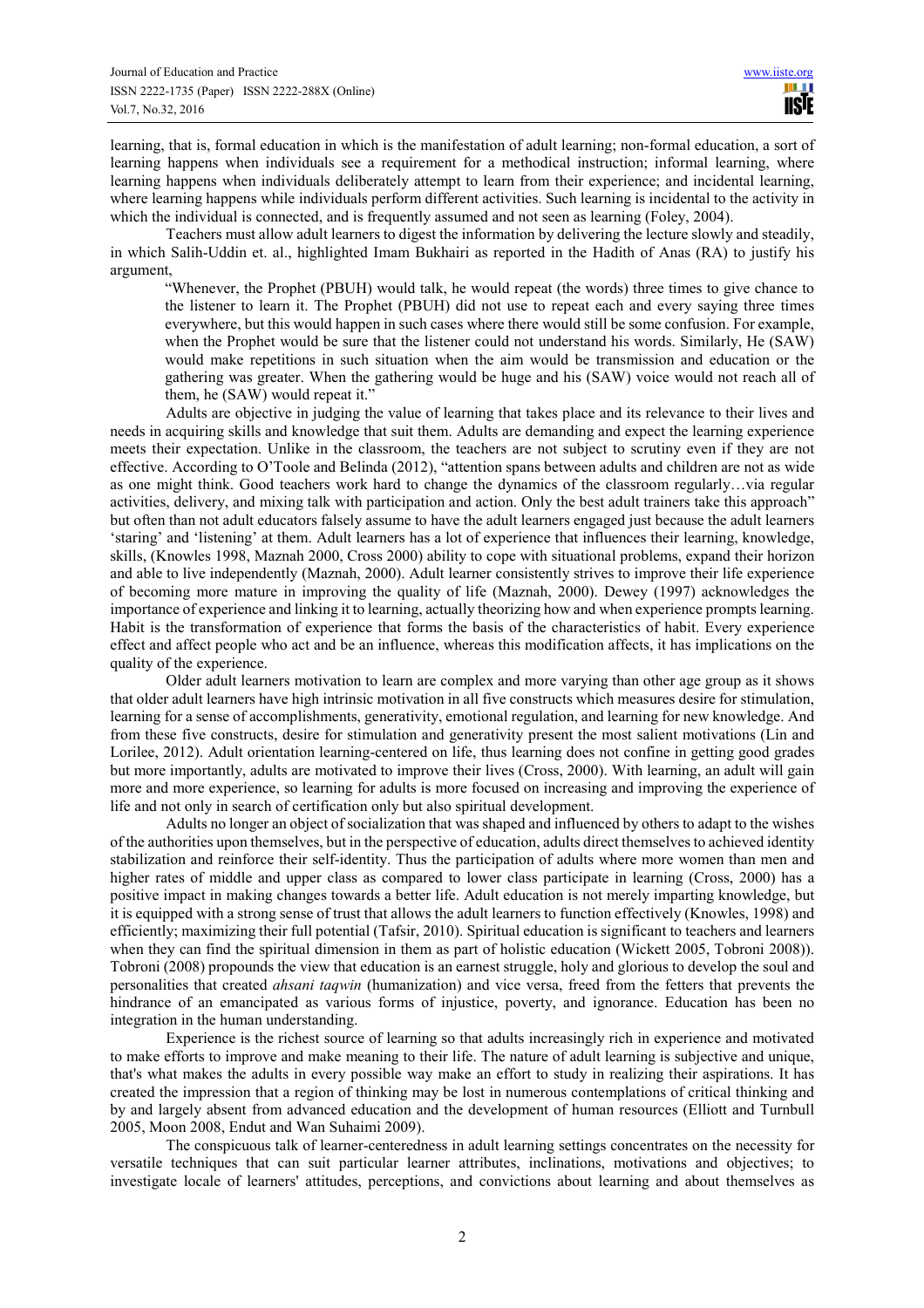learners, together with the results of these perceptions on learning results.

There isn't enough research done on Muslim adult learners learning needs in particular their understanding in learning Islam. Adult learners' understanding of Islam will lead them to the interpretation and practice the teachings of Islam. Mosque has always been a preferred choice for the learning of Islam and has always been a venue for adult learners in learning Islam. In the 1950s and 1960s, seem bustling adult learners who learn Islam in unorganized setting. "Education for most members of the Malay/Muslim community in the early days of the twentieth century centered around the learning of the Koran…Koran classes were conducted mainly in mosques, *surau*, and the homes of teachers or students" (Fui, 2006).

There are many Muslim voluntary organizations promoting the learning of Islam in fulfilling the Muslim physical and spiritual needs. Aside from that, there are private institutions complements in organizing the program for adult learners. Learning is seen as an obligation for adult learners to acquired knowledge. Allah elevates the status of those people who are knowledgeable.

There has been gradually increased in adult learners' participation in the learning of Islam. Learning Islam is merely a personal development of the learners as a devotion to Allah and also serves as a social intervention in providing solution faced by the Muslim community. There is a growing concern of misinterpreting Islam that can cause disunity and blaming culture in defending individual or group perspectives. In one of the Friday sermon it was highlighted the needs to learn Islam by not sticking to any particular teacher or their teachings, "we need to keep an open mind and heart when seeking religious knowledge, particularly when Islam is a religion of morals and principles. This is reflected by not being fanatical (*ta'asub*) towards a certain teacher or his teachings" (Friday sermon on 13<sup>th</sup> February 2015).

## **2. Statement of the Problem**

Based on the above description this study was guided by the following research questions: What is Adult Learners' Understanding in Learning Islam Using Andragogy Approach: A Study in Kampung Siglap Mosque and Al-Zuhri Higher Learning Institute?

The following research questions were investigated:

- 1. What is adult learners' understanding in learning Islam?
- 2. How does the andragogy approach promote the learning of Islam?<br>How does learning of Islam transform adult learners' personality?
- 3. How does learning of Islam transform adult learners' personality?

## **2.1 Purpose of the Research**

- 
- 1. To describe the adult learners' understanding in learning Islam.<br>2. To describe the andragogy approach in promoting the learning of To describe the andragogy approach in promoting the learning of Islam.
- 3. To describe the learning of Islam transform adult learner's personality.

# **3. Literature Review**

## **3.1 Adulthood**

According to Santrock (2011), the developmental period of adulthood are divided into three stages. They are early adulthood at the age of 21 to 39 years old, middle adulthood the age ranging from 40 to 60 years old and late adulthood the age begins from 61 years and above. In each stage of adulthood as shown by Santrock, requires a different set of challenges and personal needs. Through these stages adult learner needs may differ from one stage to another stage as such the learning objective must meet this group of adult learners.

The vast of experience of adult learner accumulated over the years have taught them the valuable lesson in life. "When adults come to your course, they carry with them the baggage of all their learning experiences. These experiences…will be a mixture of negative and positive…have a wide range of backgrounds, ages, attitudes, and experience" (Corder, 2002). The personality of adults' learner is determined by the varying experiences they went through during childhood under the care of their parents, exposing to physical environments, people around them, and the school they studied.

# **3.2 Definition of Learning**

Knowles, Holton, and Swanson (1998) "define learning as the process of gaining knowledge and/or expertise". Jarvis (2002) explain the inter-related between learn and learning depending on its contexts.

Pritchard (2009) provide a list of definition that relates well to our daily learning, "...learning is the process of gaining more knowledge or of learning how to do something". Such definitions given by Pritchard are a change in behavior as a result of experience or practice, the acquisition of knowledge, knowledge gained through study, to gain knowledge of, or skill in, something through study, teaching, instruction or experience, the process of gaining knowledge, a process by which behavior is changed, shaped or controlled, and the individual process of constructing understanding based on experience from a wide range of sources.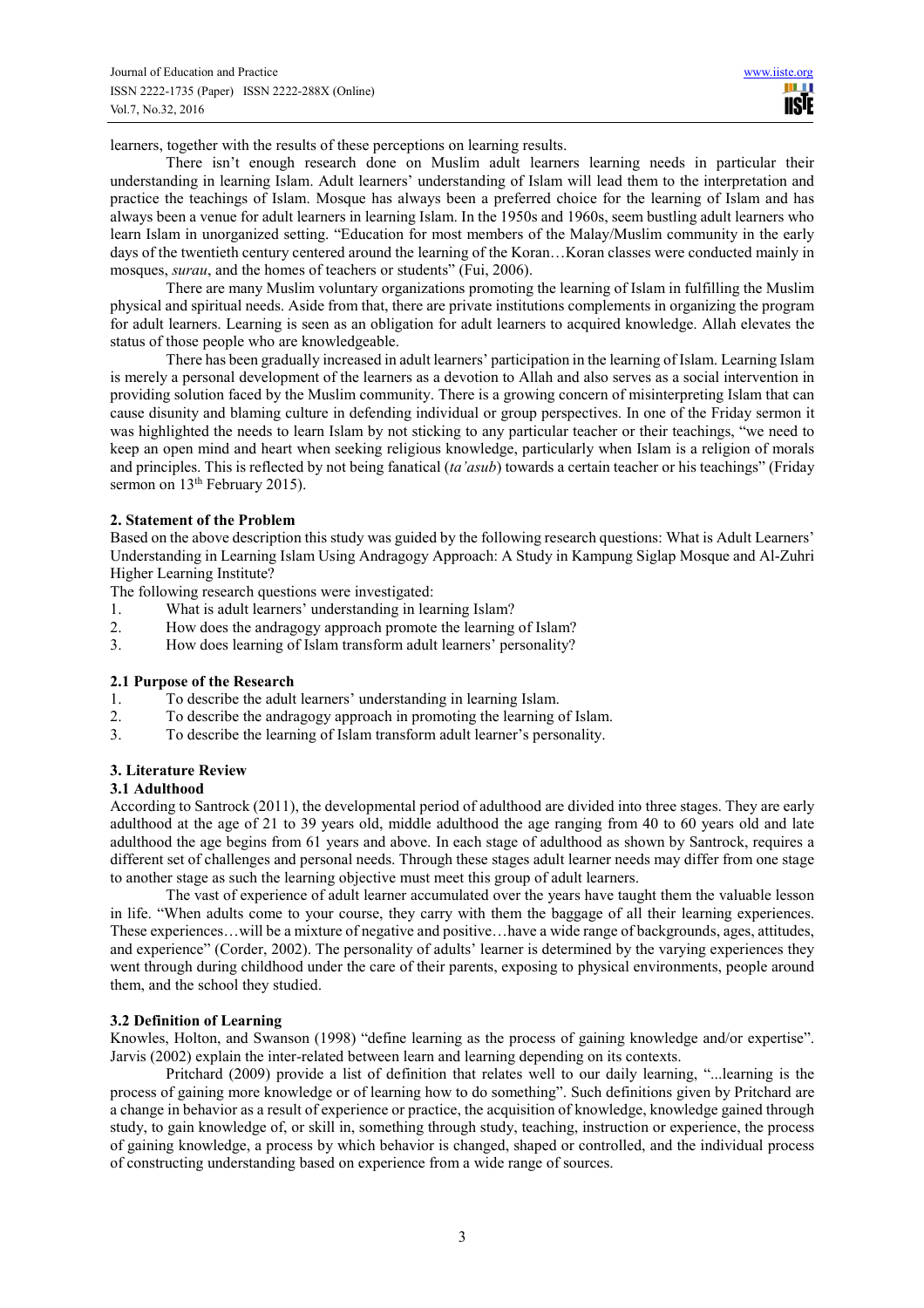## **3.3 Islamic Learning**

"Recite in the name of your Lord who created, Created man from clinging substance. Recite and your Lord is the most Generous, Who taught by the pen, Taught man that which he knew not." (Al-Alaq: verse 1-5)

These verses explain clearly the importance to acquire knowledge as it is the great gift of Allah to mankind and the significance relations between knowledge and Islam. These verses contain the message to all mankind the importance of reading, teaching, learning, thinking, experimenting, explore, research, innovate and etc.

The Quran defines Islam as a living system. Quran is a source of absolute truth that contains the revelation of Allah. Islam can be understood as submission and obedience. For a person who behaves as mentioned in Islam is called a Muslim, which is to obey and submit to the will of Allah. The teaching of Islam was directed to actualize the blessing to nature phenomenon in the universe (*rahmatan lil 'alamin*).

A man with his intelligence and freedom of choice is invited to the will of Allah to become a Muslim. The fundamental of Islam as a religion is based on *Iman*, *Islam*, and *Ihsan*. *Iman* means belief or faith, *Islam* means to obey and submission to Allah while *Ihsan* means to improve the practicing of Islam by pleasing Allah and abide by His commands.

A Muslim who embraces Islam must demonstrate his belief by practicing the five pillars of Islam. The five pillars of Islam are the framework of Muslim life in which they have to adhere to as part of their commitment to the teaching of Islam.

*Iman* is the pillars or requirements which is generally known as the six pillars of Islam: belief in Allah, belief in the Angels of Allah, belief in the scriptures of Allah, belief in the Messengers of Allah whom His revelation was conveyed to mankind, belief in the eternal life after death and Allah last day of perfect judgement, and belief in predestination.

The basics teaching of Islam are essentially discussing the general framework of Islamic teachings, and that does not mean other aspect of Islam is not important as the teachings of Islam cannot be segregated from one another. There are three basics teaching of Islam for a Muslim to learn, to know and to practice. They are first, *aqeedah* (creed), secondly, *sharia*, and thirdly, *akhlak* (character).

Muslim abides by only two absolute references or sources of Islam, which is the Quran and the traditions of Prophet Muhammad also known as the Sunnah. These references constitute Allah's revelation that was sent to Prophet Muhammad. Prophet Muhammad was inspired by Allah with the Quran and the Sunnah. Hence, all beliefs and acts of worship rely on these two sources of reference. Any thoughts, deeds, or practicing is in aligning with the Quran and the Sunnah may be accepted, and if any of those that contradicts the Quran and the Sunnah will be rejected.

The Quran is Allah's word that touches the human heart, mind, and soul and therefore it is unique in its characteristic. It is engaging in the reciting of the Quran when it moves from one topic to another topic that reaches the attention of the reader and at times putting the words subconsciously in the reader's own mouth. The Quran explain all aspect of life which is always relevant to any context or condition or situation with a reminder of its ultimate goal the essential for humanity to be dutiful to Allah.

The relationship between the Quran and the Sunnah is very meaningful and important. The implementation of the content of the Quran was demonstrated through the Sunnah. The Sunnah provides the practical explanation on the teaching of the Quran to avoid any misunderstanding on the intent of the Quran. The Quran defines the character, behavior, and laws to provide crystal clear of its meaning. Allah guidance is holistic by means of the Quran and the Sunnah for the accessibility to all mankind.

# **3.4 Andragogy Learning Model**

The andragogical model is a model of assumptions based on sixth assumptions taking into account of newer additional assumptions added in the later years (Knowles et. al., 1998) as mentioned below:

The need to know. Adult learners need to know the purpose of learning before getting committed in the learning process. On the learners own accord, they must be able to initiate to learn something; by knowing the benefits of learning it will then develop an inner drive within the learners that pull them through the learning journey and reap from the learning gain. Merriam and Caffarella (1999) stated that the purpose of learning is normally involving social intervention that requires for problems to be solved. To what extent it is seen as problematic depends on learner's value, social status in the society, and perspectives.

The learners' self-concept. "Adults have a self-concept of being responsible for their own decisions, for their own lives." Adults take pride in them. A mental image and consciousness inherited in adult as being responsible for their doings will have an impact on their lives. These will then translate in the form of attitudes, cognition, and opinions that others will preconceive ideas upon adult learners on "being capable of self-direction" (Knowles, 1986). Adults are able to respond to situations when they feel being challenge or threatening that resulted in a positive or negative behavior.

The role of learner's experiences. Adults are equipped with remarkable strength and diverse nature of experience from adolescents. They bring their experiences along as they enter the world of education. Distinctly,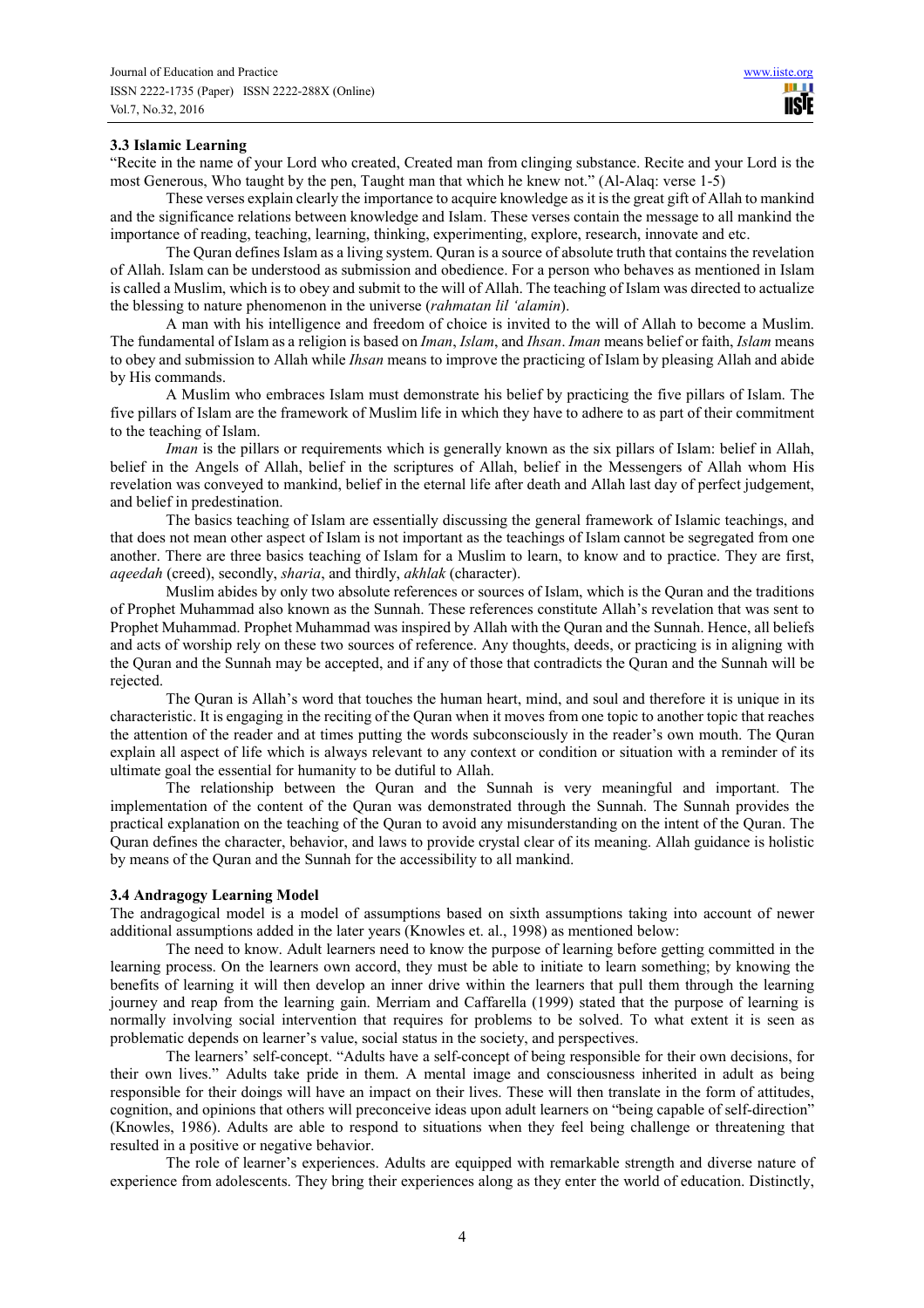adult lived longer and by virtue, they accumulated more experience as compared during the adolescent years. Yet they additionally have had an alternate sort of experience. According to Dewey (1997) "I have taken for granted the soundness of the principle that education in order to accomplish its ends both for the individual learner and for society must be based upon experience-which is always the actual life-experience of some individual".

Readiness to learn. The willingness of adult to learn depended on the learning itself. Adults get to be prepared to realize those things they have to know and have the capacity to do so to adapt adequately to their actual circumstances. A basically rich wellspring of receptiveness to learning is the developmental stage to the accompanying. The separating consequence of this assumption is the essentialness of timing learning experiences to match with those developmental tasks

Orientation to learning. Learners see training as a procedure of creating expanded fitness to accomplish their maximum capacity in life. They need to have the capacity to apply whatever learning and ability they pick up today to living all the more successfully tomorrow. In like manner, learning encounters ought to be sorted out around competency-improvement classes. Individuals are execution focused in their introduction to learning. Adults are prodded to make sense of how to the extent that they see that learning will help them perform endeavors or oversee issues they go up against in their life circumstances.

Motivation. While adults are receptive to some outer helpers (better occupations, advancements, higher pay rates, and so forth), the most strong inspirations are inner power, for example, the longing for expanded employment fulfilment, respect toward oneself, personal satisfaction and so forth. According to Corder (2002), adult learners' motivation for attending courses varies according to their personal preferences. Adult learners' motivation can be categorized into two broad categories, first, 'instrumental', and second, 'intrinsic' motives.

## **4. Research Method**

To understand how adult learners learn at Kampung Siglap Mosque and Al Zuhri Higher Learning Institute, a qualitative research design was adopted. The data collected is not in the form of numbers, but the data is derived from a script interviews, field notes, personal documents, notes or memos, and other official documents (Moleong, 2006), so that the objectives of a qualitative descriptive study was to gives an overview of empirical reality in accordance with existing phenomena in depth, detailed, and complete (Nazir, 1988).

The rationale for choosing Kampung Siglap Mosque is because it is the first mosque in Singapore that focuses on the teaching of Al-Quran. They set-up a Centre called Darul Quran to serve the Muslim Singaporean to memorize and learn Al-Quran. As for selecting Al Zuhri Higher Learning Institute, the rationale is because it is the first private institution in Singapore that has a comprehensive Islamic program ranges from certificate level to Master level and also the first institution to offered full-time diploma program in Islamic studies since 2002.

The source of the research data come from the Muslim adult learners who attended the Islamic religious class either in the Kampung Siglap Mosque and/or Al Zuhri Higher Learning Institute. To determine the source of the data a snowball sampling was used. The emphasis is on adult learners' understanding in learning Islam, adult learners approach to learning Islam and adult learners' transformation from the learning of Islam.

During the interview, the questions ask are not in sequence. If the informants responded with an answer that already covers some parts of the questions, no questions will be repeated again to the informants. According to Patton in Afifuddin and Beni (2009), in the interview process using general guidelines interviews, interviews equipped with interview guides were very common, as well as specifying the issues that should be covered without specifying the order of questions, even perhaps not formed an explicit question.

Observations are needed to understand the process of the interview and the interview can be understood in context. Observations are carried out on the subject, the subject's behavior during the interview, the subject interaction with the researcher, and the things that are considered relevant in order to provide additional data on the results of interviews (Afifuddin and Beni, 2009). This allows reseacher to be objective, oriented to the discovery of the evidence and retains the option to approach the problem inductively. Having to observe the actual situation allows the reseacher to see things less recognized research subjects and to reflect and act introspective to research conducted. Impressions and feelings of observations will be part of the data which in turn can be used to understand the phenomenon under study.

## **5. Findings**

In general, adult learners understanding in learning Islam in Kampung Siglap Mosque and Al-Zuhri Higher Learning Institute is not much difference as compare to the prior research and other learning Institutes; the focus of the adult learners is always centre on the desired outcomes of the learning. But, most of the past research focusing on adult learners with no relation to the study of religion or if there are only focusing on the education of children in Islam but not in adult learners in learning Islam. In terms of the adult learners' personality and the purpose of learning Islam in a secular country like Singapore; requires a high tolerance in respecting other faiths, school of thought, and races. Learning Islam is for "perfection of soul and for the purification of personality and wisdom" (Noraini and Langgulung, 2008); an obligation of Muslim adult learners to know, to understand, and to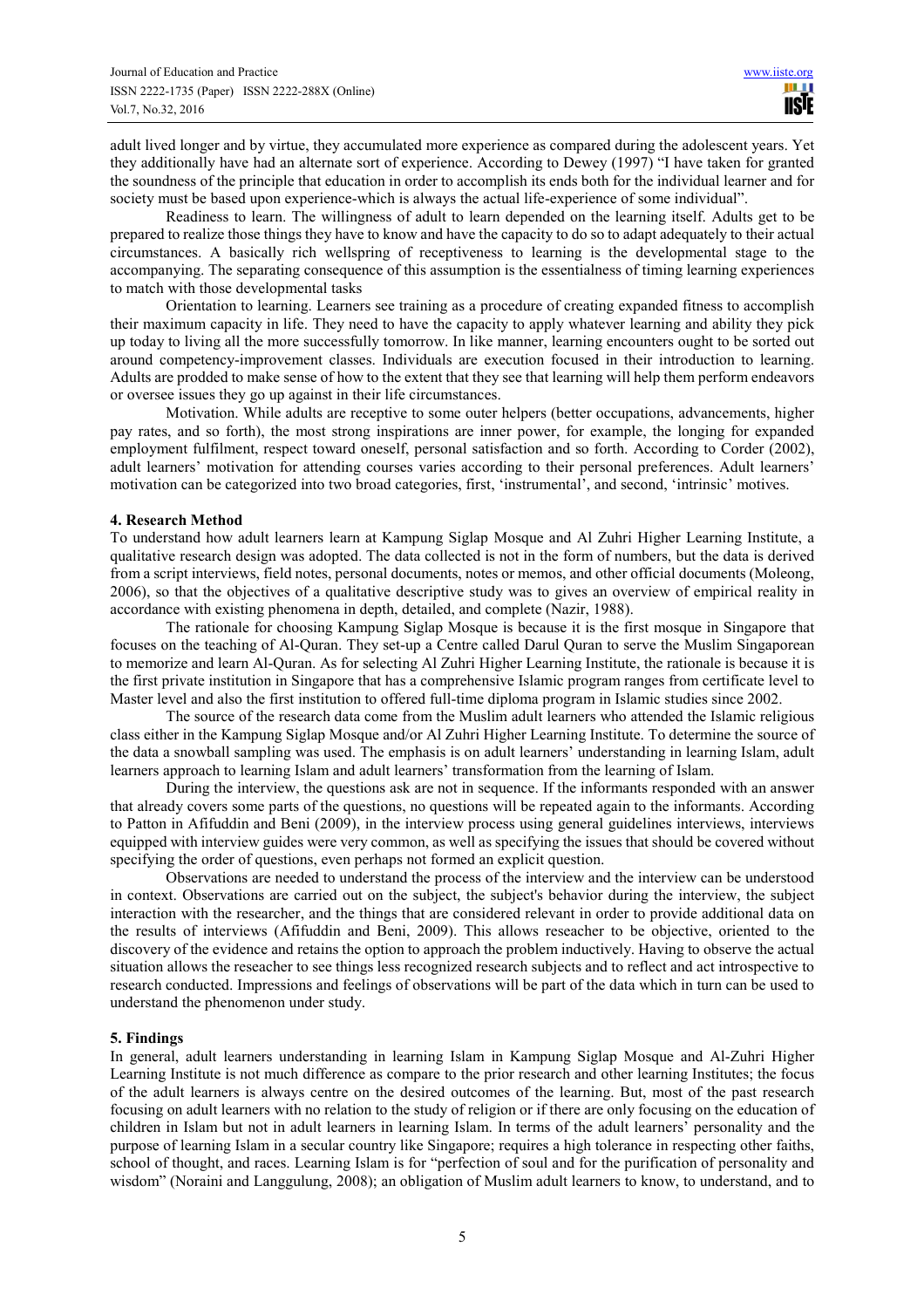practice as a sign of obedience to the commandments of the Almighty.

## **5.1 Attitude towards Learning Islam**

In comparison to adult learners' attitude in learning Islam in Kampung Siglap Mosque and Al-Zuhri Higher Learning Institute, there are disparities in terms of the adult learners' learning objectives. Nevertheless, there are similarities in adult learners' commitment and consistency to learn Islam as part of their devotion to Islam.

Adult learners that learn Islam in Kampung Siglap Mosque pays more attention to putting to practice what they have learned. They strongly felt that Islam is about practicing as can be seen from their eagerness in asking questions repeatedly to the teachers that lead to practicing Islam. They are inclined to micro learning in knowing for details and the arguments that direct them to a specific school of thoughts. The teacher who taught them has a lot of influence on the adult learners understanding in Islam; at times the teacher perception may differ from the statements made by the authority.

Besides the teacher, the mosque also influences the attitude of the adult learners because the mosque ambiance is able to provide the necessary stimulus as it is seen as a place of worship and adult learners make a connection to Allah before learning takes place. Adult learners' change roles when entering the mosque and saw themselves as the servants of God. They performed the prayers in the mosques before proceed to the religious class which is part of the mosque building. This act of worships to Allah has indirectly disciplined informants' with admirable values as part of pre-learning before the learning begins.

The attitude of the adult learners begins with the early preparation from the mental aspect and the soul as the instinctive desire is more focused to want to practice the commands of Allah as stipulated in Islam. Adult learners recognize that learning is a lifelong process and an integral part of human life until death comes.

Kampung Siglap Mosque adopts a non-formal learning as the learning are not guided by a formal curriculum and led by a qualified religious teacher with a degree in Islamic studies. There is no certification or assessment to gauge the adult learners' understanding of the subject taught. Even though it is considered as nonformal learning, adult learners are life-long learners as they used their experience to influence their understanding. The learning mainly relies on a specific book which was decided by the teacher and the topics taught are determined by the teacher himself. Sometimes certain chapters that were taught can be very lengthy as it depends on the discretion of the teacher whether the adult learners understand the lesson. Adult learners' attitudes in practicing Islam in Kampung Siglap Mosque are motivated by their intrinsic values such as a sense of accountability because of their strong devotions to Islam; teacher's influence and adult learners' experience shape their thinking and behavior.

Adult learners' learning Islam in Al-Zuhri Higher Learning Institute is more concern in acquiring the knowledge from various sciences of Islam. They wanted to contribute to the development of the community from the perspectives of the Islamic worldview. The adult learners felt that the more they understand Islam they are able to make changes to the society and to correct misconceptions about Islam as part of their missionary efforts. Al-Zuhri Higher Learning Institute adopts a formal education even though most of their courses are conducted for part-time adult learners. They are organized and provide a formal curriculum that leads to certification such as certificate, diploma, degree and master levels. The curriculum is structured to meet the requirements of each certification level.

Adult learners in Al-Zuhri Higher Learning Institute learn various subjects as part of their learning requirements and naturally, they wanted to know as much as possible to grasp the understanding of the subject that was taught. Adult learners' attitudes to learning is to introspect themselves for self-improvements and to deepen their understanding of Islam. They form a mental model with the assumptions that they lack the knowledge of Islam and/or there are more to learn about Islam. The ability of the teacher to relate the subject with the current issues whether in the local or global context excite the adult learners and reinforce their understanding. In addition to the purpose of adult learners learning Islam is to worship Allah, there is also a desire among the adult learners to spread the knowledge within their families, friends, and the community.

As a formal learning center, Al-Zuhri Higher Learning Institute conducts examination and assessment on adult learners; a pre-requisite for them to obtain certification. Even though informants have the fear and anxious in taking the examination, they allay their fear by preparing early prior to the examination and often ask for examination tips from the teachers. Adult learners assume the examination results as an indicator of their level of understanding on the Islamic subject taught by their teachers. Sometimes they have a perception if they get low marks; they assume that the teachers are too strict in marking the examination papers.

Al-Zuhri Higher Learning Institute provides a conducive learning environment for adult learners where there are books lining up on the shelves in most of its classes. Having reading material resources encourage adult learners to explore and increase their knowledge and to support them in their presentation and discussion. The environment set the mood for adult learners to learn and inquisitive in their thinking are obvious from the questions that were pose to the teacher.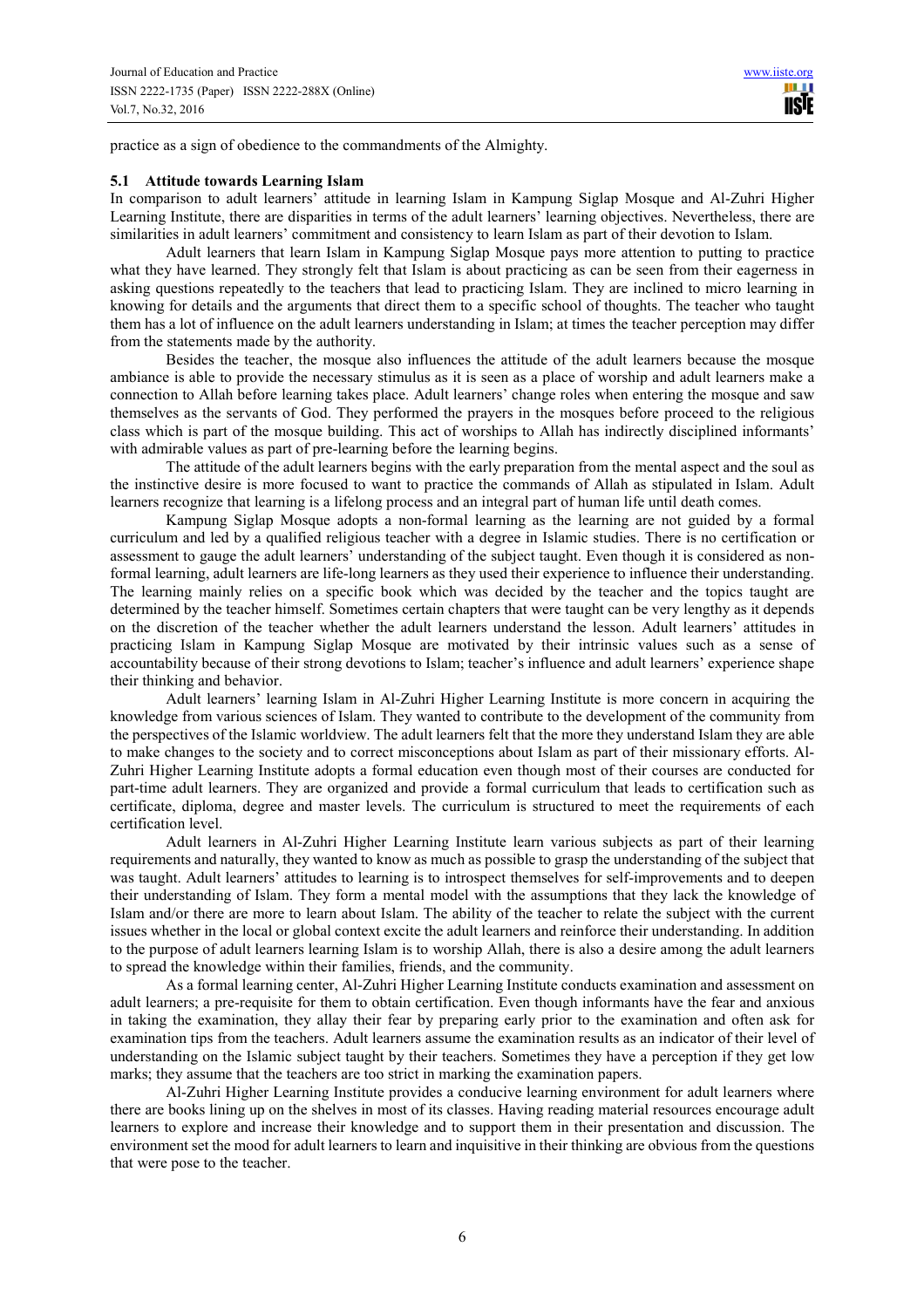**IISIE** 

# **5.2 Purposeful Learning Outcomes**

Adult learners have a high expectation of learning Islam and hope that teachers are able to teach them of what they do not know to knowing and what they know to a missing link in the knowledge that it gives a clear overview of what is being taught. Adult learners expect by learning Islam can bring changes in themselves to be a responsible Muslims to their religion, family, and society. This can be seen from their thought and behavior as they discuss Islam with passion and enthusiasm. Their intuitive learning aligns with the spiritual relationship with Allah who has the power to make changes in the behavior of themselves.

Adult learners acknowledge that the character is a reflection of Islam and adult learners are seen to exhibit good manners in conversation among them. They have much respect for the teachers and try their best to come to class early before the teachers enter the class and if there are adult learners who come to class late, they will knock the door to seek permission to enter the class and say sorry to the teacher or move quietly to take their seat. This reflects on the habitual transformation on the ethics of learning.

Adult learners expect the learning must be useful to them that they are able to apply it in their daily lives or practice it as an act of worshipping to Allah. Adult learners have the tendency of seeking immediate results to know everything that they have to learn as they see themselves having to invest their personal and family quality time, money, social life just to attend the religious class. They want to ensure the time spent is worth the effort and fulfill their personal satisfaction. Ultimately, adults' purposeful learning outcome is goal-oriented with the intent of transforming to be an excellence Muslims who are obedience to the command of Allah and the Prophet Muhammad (peace be upon him) as a role model in their lives.

## **5.3 Adult Learners way of Thinking**

The physical state of adult learners, age, and the learning gain from the experience determine and influence the way adult learners think. As adult learners grow older their perspective of life has an impact in the way they think and doing. The fact that young adult learners have a healthy physical condition and they are able to think quickly as compared to the older adult learners due to ill health. But older adult learners have extensive experience and wisdom and they are not hasty to do an action, unlike young adult learners. The way both groups of adult learners differ in terms of learning, understanding, and applying the teachings of Islam. Young adult learners in the range of early adulthood are idealistic in their thought and don't have the patience for learning; at times felt that they are knowledgeable. Being energetic with full of ideas, they wanted to transform the society for betterment in line with the teachings of Islam. They see themselves as a true Muslim devoted to Islam by obeying Allah's command and trying to follow the footsteps of the messenger of Allah, ie Prophet Muhammad (peace be upon him).

Adult learners in the range of middle adulthood are in midlife integration beginning to understand the purpose of life better from their understanding and observations. They are more rational in their thinking and accept the reality in the local context. They appreciate the life today and are concerned with the state of society and felt unease when they perceive injustice happening around them especially the Muslims and the public in general that will impact the future generations. Older adult learners in the late adulthood have strong inclination towards spirituality and have the capability to face with the calmly of the tensions of the opposites. They focus more on their personal well-being that will have an impact in the hereafter. They are worried by the preparation for death. They adopt comparative thinking in reviewing their past actions with the reality. They are becoming more realistic in setting their expectations. Their forward thinking is that Islam fits in every period and the Muslim must be able to adapt and adopt based on situation and conditions.

Adult learners in the late adulthood acknowledge that are in the last phase of life and adopt reflective thinking as they reflect their past on the mistake and the sins they have committed. They feel grateful every time getting out of bed that Allah prolongs their age. Their learning of Islam is towards preparing for death to come. They feel that age is not on their side anymore and focus on repenting for their past deeds. The thought of doing good deeds must be accompanied with sincerity without expecting anything in return. They want to die in the pursuit of knowledge of their optimistic thinking that Allah will pave the way for them the road to heaven. They put much hope in their wishful thinking and feel helplessly hoping Allah will forgive and accepts their repent.

## **5.4 Adult Learners Understanding Styles**

Adult learners have different styles of understanding that according to the responses of adult learners indicate their understanding of Islam. The adult learners' understanding comes from visual understanding, auditory understanding, textual understanding, action understanding, and sacred understanding. By perceiving they understand Islam is to assert what they understood is deem to be right.

The visual understanding demonstrates adult learners' preference by looking at the whiteboard or at the PowerPoint presentation as explained by the teacher on the subject matter. They try to transmit the information that was written on the whiteboard or the information display with their experience by being objective in their thinking and create meaning to it. They are more inclined to factual and concrete evidence in understanding Islam.

The auditory understanding proves the adult learners modes of listening to the teacher explanations on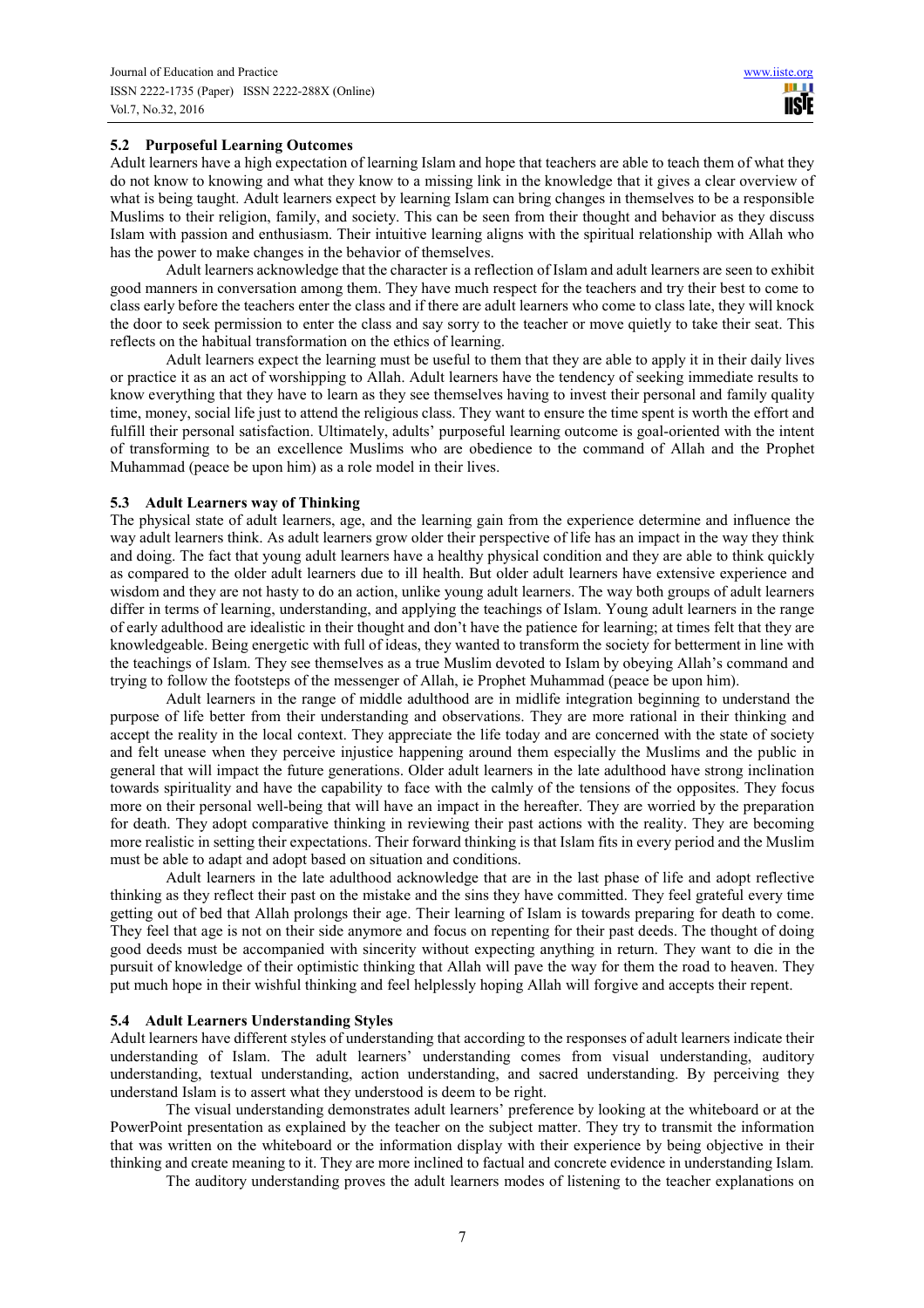the subject matter. The gatherings of the information utter by the teacher were put into abstract thinking and then cluster it to give meaning to it. In using the listening modes, adult learners can be selective in receiving the information as not all the information goes into the hearing of adult learners, hence there are possibility of missing key information.

The textual understanding ascertains the adult learners through the reading of the notes or book or scripture that was read by the teacher to the adult learners that formulate their understanding. As adult learners go through the notes, each word printed on the notes influence the adult learners understanding of the meaning of the statements printed on the notes. The explanations were given by the teacher by means of interpretation of the printed statements accepted by the adult learners as their forms of understanding.

The action understanding establishes the adult learners in putting to practice from what has been taught by the teacher and begin to understand the concept of the subject matter. This is especially true when the teacher lectures consisting of many words that are difficult to understand, hence, by action facilitates adult learners understanding as quoted by one of the adult learners "understanding is gathering of information that we are able to practice it…if we practice it, it will give us a better understanding of the information".

The sacred understanding related to spiritual connection with Allah as this understanding could lead to a long process to grasps hold of true understanding. The early phase of understanding assume by adult learners is regarded as temporary understanding until Allah gave them a true understanding. Adult learners create their knowledge from the explanations by the teacher or through reading the scripture or practicing Islam, they assume to have understood Islam. But this assumption is only temporary understanding.

The sacred understanding with divine intervention will provide the meaning by superseding the adult learners' initial understanding of Islam as quoted by one of the adult learners "…the factor that impact on me is when I can understand a verse of the Ouran and Hadith even though I have learned the same verse many years ... but at that moment I gained a new understanding, enlighten my mind, add to my faith". And for this to happen, adult learners could not understand the rationale behind the new-found understanding granted upon them by Allah.

The visual, auditory, textual, and action understanding styles is a process based on experiences and lessons taught by the teacher in which adult learners create their own knowledge as understood by them. The adult learners understanding of Islam varies depending on their modes of understanding. The sacred understanding style is a personal understanding that has a direct divine intervention recognizing that Allah, the All Knowing is the source of all knowledge that grants the individual the divine knowledge that give adult learners the true understanding. .

# **5.5 Characteristics of Adult Learners**

 The characteristics of adult learners are much determined by their level of maturity. As they grow older from early adulthood to middle adulthood and late adulthood, they accumulate a lot of experiences in life that shape their spiritual personality as adult learners. The following are the characteristics of the adult learners:

## **a. Spiritual-driven**

 Adult learners learn Islam because of their strong belief in Allah and their desire to enter the paradise. It is due to their religious ideology that has shrouded all their thoughts and actions. Their facial expression and the tone of their voice projected during the interview describe the fear to face the Day of Judgment. They are fully aware that their doings in this world will be held accountable. The spiritual connection provides informants with the extraordinary spiritual energy to cling on to the divine revelations when they quoted the divine revelations during the interview and during the class discussion as if Allah is communicating to them in directing them to the right path. Feeling of guilt often surrounds adult learners and feel the presence of a strong connection with Allah are able to eliminate the anxiety in their lives. The element of spiritual is motivated by means of divine revelations provide tranquility in adult learners' lives.

This spiritual relationship to adult learners has different levels of increase in faith and sometimes they felt there was a decline of faith. The increase and decrease of faith among adult learners depends on how far they are able to maintain the connection with Allah to always remember Him in all matters. Adult learners felt that if Allah is always in their mind, it will trigger the hearts to produce the spiritual energy that will determine their attitude towards learning Islam.

## **b. Zeal for Knowledge**

 Adult learners learning Islam to increase their knowledge because they felt the lack of knowledge will hinder their understanding of Islam holistically. Adult learners acknowledge that the science of Islam is borderless and there is a lot for them to know; each time they learn Islam they start to reflect upon themselves acknowledging there are a lot of Islamic sciences they have not known before. The zeal for knowledge gradually improves the self-esteem of adult learners towards being a pious Muslim. Adult learners are fully aware that there are differences between knowledgeable people than those who are not knowledgeable that trigger them to consistently upgrade their knowledge and life skills for the sake of Allah.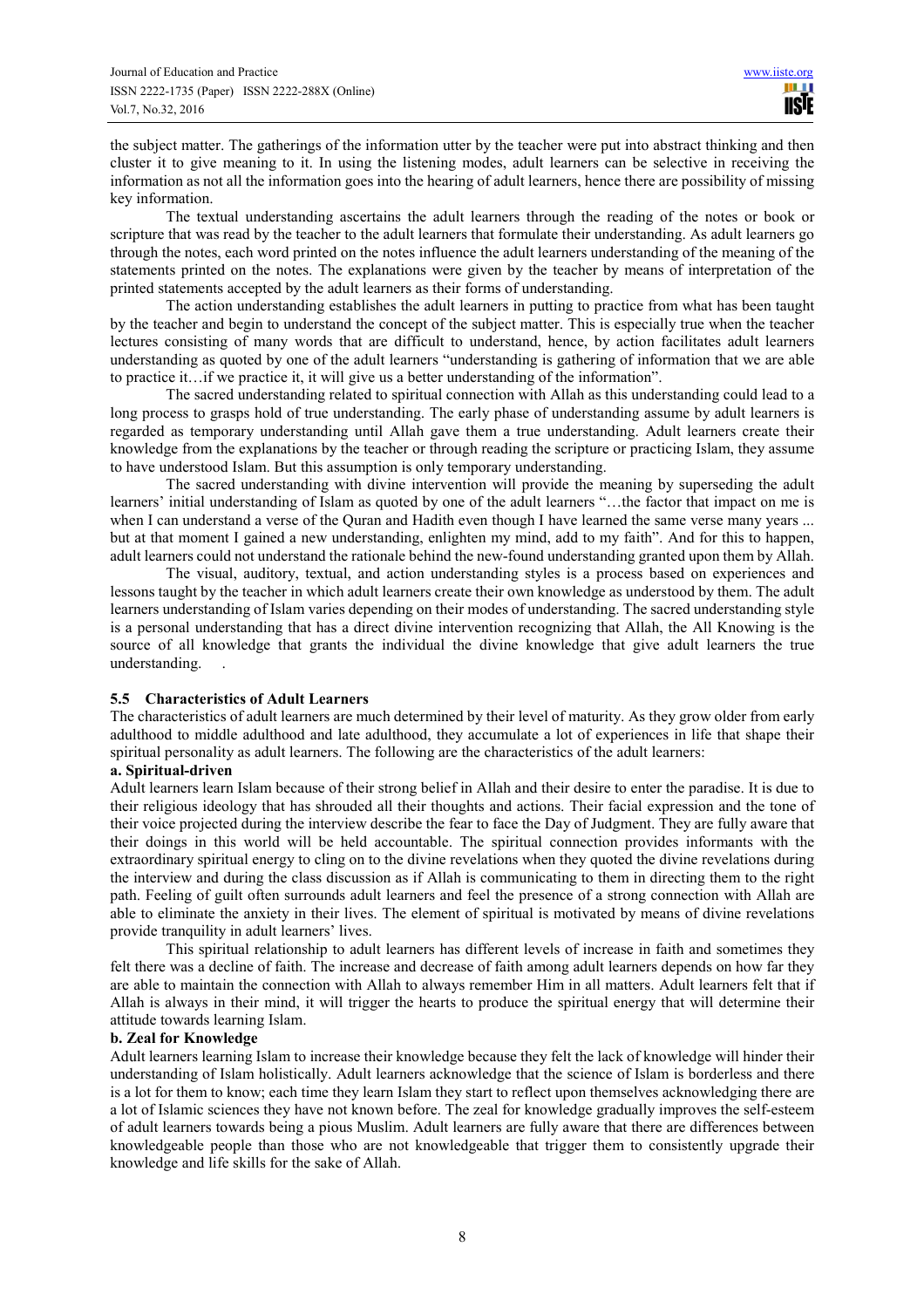## **c. Autonomy**

 Adult learners realized that their learning is self-initiated on a voluntary basis. Adult learners learning are on the basis of the willingness without dependent on others. As a volunteer-learner, they are more comfortable making their own decisions in determining the type of learning that suit their learning needs. Adult learners are inclined to conducive learning environment that stimulates their minds to think reflectively.

Adult learners prefer their views or suggestions during the learning process are given due attention. Adult learners have their own way of learning and how they understand a subject will vary depending on their age and interests. They are aware of the responsibility of learning is the personal responsibility and the nature of this responsibility will be held accountable before Allah.

## **d. Experience**

 Adult learners bring their experience together when attending Islamic study. They often associate their experiences when trying to understand whether a subject that is being taught or when they are involved in class discussions. Their experiences relate with what is taught by the teacher affect the perception of adult learners. Experience is the fact that serves as a concrete evidence of adult learning throughout their lives.

 There are two types of experiences that adult learners went through, ie internal and external experience of which can be positive or negative. Internal experience is an inner feeling that is in the soul of mankind such as have a feeling of jealousy on others that are negative or pray for the good of others that are positive, only adult learners and Allah knows. External experience is the situation or condition experienced by adult learners, such as doing harm and verbally abused towards others that affect the relationship which is negative or preaching on others to perform kind deed but was rejected which is positive. These experiences serve as a learning point or a reflective tool for adult learners to reevaluate with cross reference to the knowledge they acquired.

## **e. Multi-Responsibilities**

 Adult learners are categorized as working adult with huge responsibilities. They have different roles to perform in carrying out their responsibilities. The responsibilities include managing their family, parents, relatives, working colleagues, employer, friends, and their own private space. Adult learners can be classifying as grandparents, parents, professionals, laborers, engineers, homemakers, and etc. But once these adults attended the religious class in learning Islam, they become adult learners' despites their other significant roles. Learning can become difficult for adult learners if the family economic situation is not stable as most of the enrollment for religious classes involves payments or fees.

The desire to learn Islam will be ignored or compromised if adult learners to face the pressures of life because life in a cosmopolitan country are very demanding as there is intense competition. The high cost of living, sometimes forcing adults to focus on the job so there is no time to learn or discontinue in learning Islam and stopped halfway.

# **6. Conclusion**

In accordance with the purposes of this study were to describe the 1) adult learners' understanding in learning Islam, 2) andragogy approach in promoting the learning of Islam, and 3) learning of Islam transform adult learners' personality, so based on the data obtained it is possible to conclude as follows:

What is understood by adult learners as correct is not necessarily true and what is understood by adult learners as incorrect is not necessarily wrong so adult learners' understanding of Islam are shape by divine intervention. Adult learners' learning experience has the elements of spirituality that provide them with a different level of enlightenment that includes understanding, insightful, self-reflection, critical and analytical, selfawareness, knowledge-oriented, wisdom, spiritual advancement, aroused morale, character refinement, and cultivation of curiosity. This understanding in learning Islam is different from the assumption of learning nonreligious, which states that learning is equipping with particular competencies; learning is imparting of information and technology; and learning is for passing of examination. The outcome of the learning process in learning Islam involves physical and spiritual transformation of adult learners' personality.

# **References**

Abdul Haq, Mahar. (2008), *Educational Philosophy of The Holy Quran*, India: Adam Publishers and Distributors. Abu Bakar, Mukhlis. (2006), *Between State Interest and Citizen Rights: Whither the Madrasah?* In *Secularism and Spirituality: Seeking Integrated Knowledge and Suc during the learning processcess in Madrasah Education in Singapore*, edited by Noor Aisha Abdul Rahman and Lai Ah Eng, Singapore: Marshall Cavendish Academic.

Administration of Muslim Law Act, Chapter 3 [Online]. http://statutes.agc.gov.sg

Afifuddin M.M. and Beni Ahmad Saebani. (2009), *Metodologi Penelitian Kualitatif*, Bandung: CV Pustaka Setia. Al-Ghazali, Muhammad. (2006), *Khuluq al-Muslim*, terjemahan Muslim Character, Adam Publishers.

Bowell, Richard A. (2004), *The Seven Steps of Spiritual Intelligence: The Practical Pursuit of Purpose, Success,*